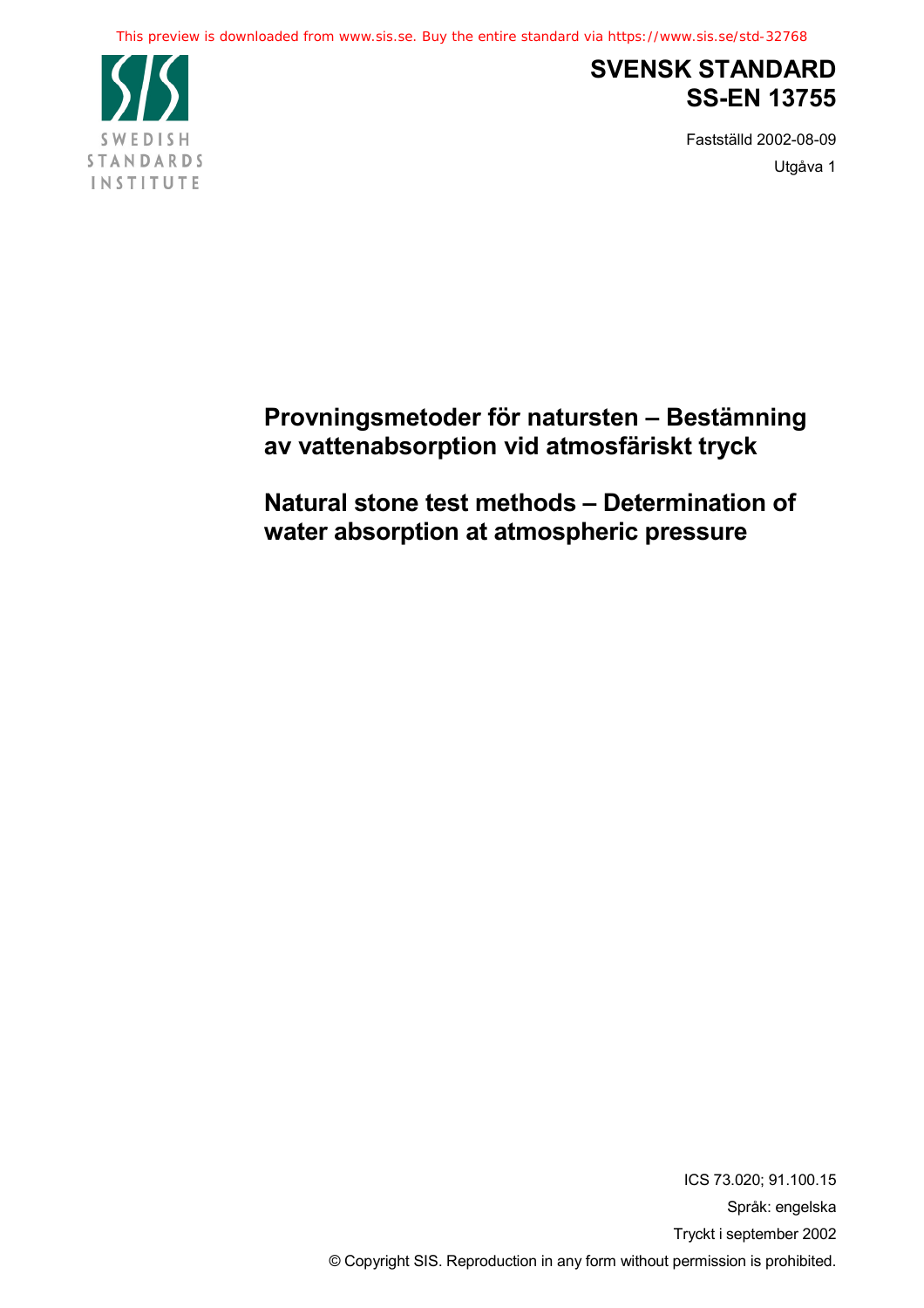Europastandarden EN 13755:2001 gäller som svensk standard. Detta dokument innehåller den officiella engelska versionen av EN 13755:2001.

The European Standard EN 13755:2001 has the status of a Swedish Standard. This document contains the official English version of EN 13755:2001.

Dokumentet består av 10 sidor.

Upplysningar om **sakinnehållet** i standarden lämnas av SIS, Swedish Standards Institute, tel 08 - 555 520 00.

Standarder kan beställas hos SIS Förlag AB som även lämnar **allmänna upplysningar** om svensk och utländsk standard. *Postadress*: SIS Förlag AB, 118 80 STOCKHOLM *Telefon*: 08 - 555 523 10. *Telefax*: 08 - 555 523 11 *E-post*: sis.sales@sis.se. *Internet*: www.sisforlag.se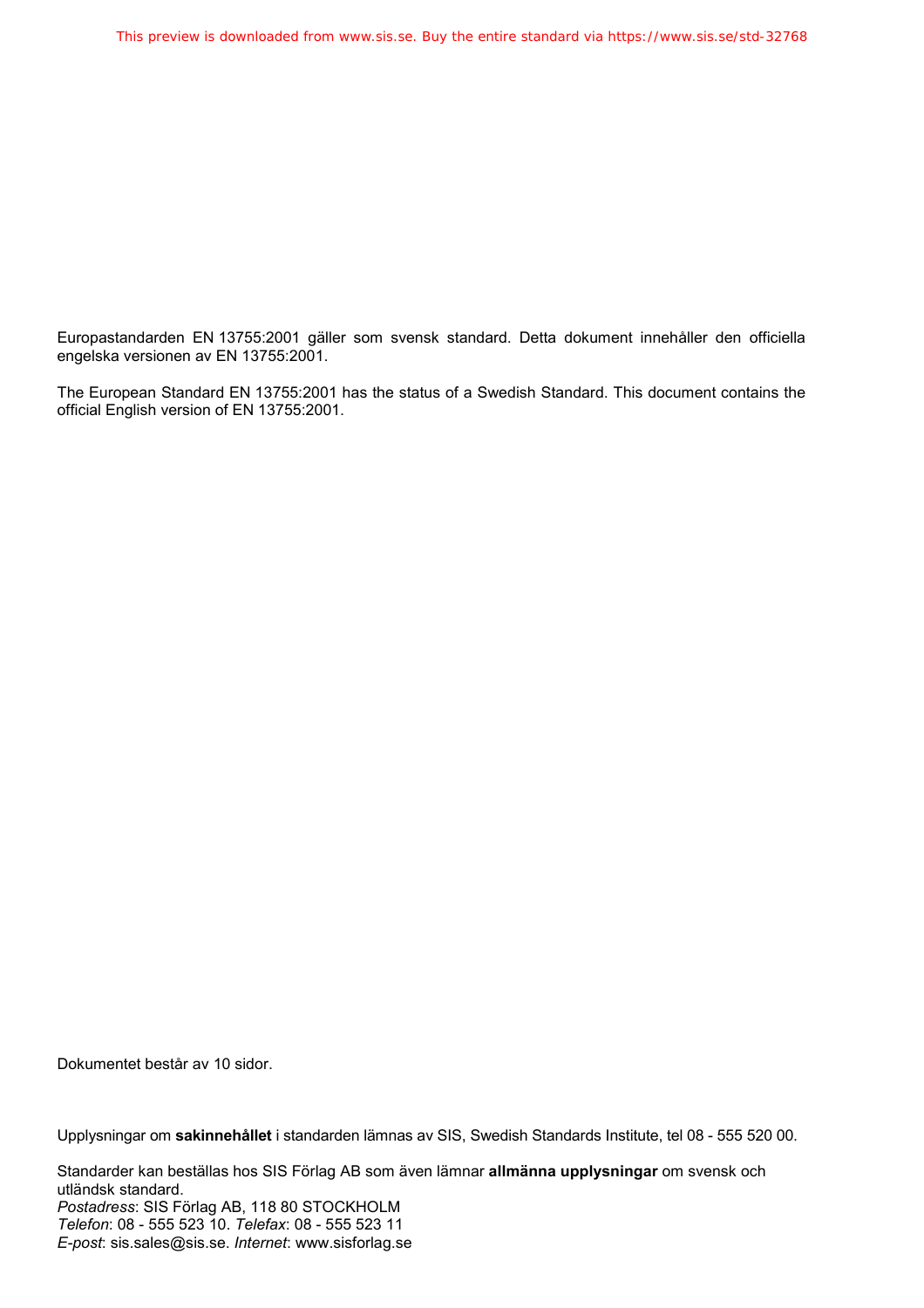# EUROPEAN STANDARD NORME EUROPÉENNE EUROPÄISCHE NORM

## **EN 13755**

December 2001

ICS 73.020; 91.100.15

English version

## Natural stone test methods - Determination of water absorption at atmospheric pressure

Méthodes d'essai pour pierres naturelles - Détermination de l'absorption d'eau à la pression atmosphérique

Prüfverfahren für Naturstein - Bestimmung der Wasseraufnahme unter atmosphärischem Druck

This European Standard was approved by CEN on 21 October 2001.

CEN members are bound to comply with the CEN/CENELEC Internal Regulations which stipulate the conditions for giving this European Standard the status of a national standard without any alteration. Up-to-date lists and bibliographical references concerning such national standards may be obtained on application to the Management Centre or to any CEN member.

This European Standard exists in three official versions (English, French, German). A version in any other language made by translation under the responsibility of a CEN member into its own language and notified to the Management Centre has the same status as the official versions.

CEN members are the national standards bodies of Austria, Belgium, Czech Republic, Denmark, Finland, France, Germany, Greece, Iceland, Ireland, Italy, Luxembourg, Netherlands, Norway, Portugal, Spain, Sweden, Switzerland and United Kingdom.



EUROPEAN COMMITTEE FOR STANDARDIZATION COMITÉ EUROPÉEN DE NORMALISATION EUROPÄISCHES KOMITEE FÜR NORMUNG

**Management Centre: rue de Stassart, 36 B-1050 Brussels**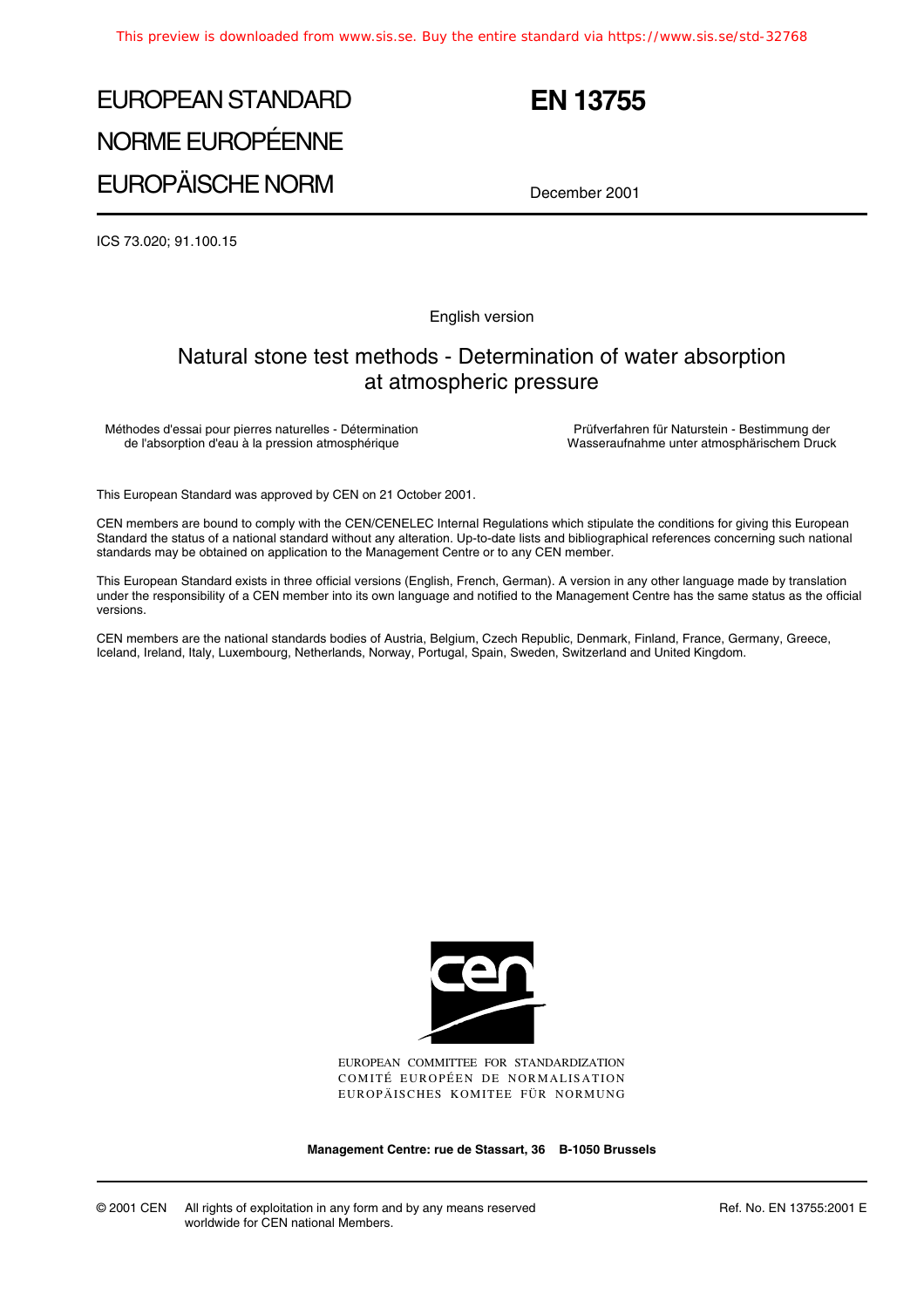## **Contents**

|                                     |  | page |
|-------------------------------------|--|------|
|                                     |  |      |
| $\mathbf{1}$                        |  |      |
| $\mathbf{2}$                        |  |      |
| 3                                   |  |      |
| 4                                   |  |      |
| 5                                   |  |      |
| $6\phantom{a}$<br>6.1<br>6.2<br>6.3 |  |      |
| $\overline{7}$                      |  |      |
| 8                                   |  |      |
| 9                                   |  |      |
|                                     |  |      |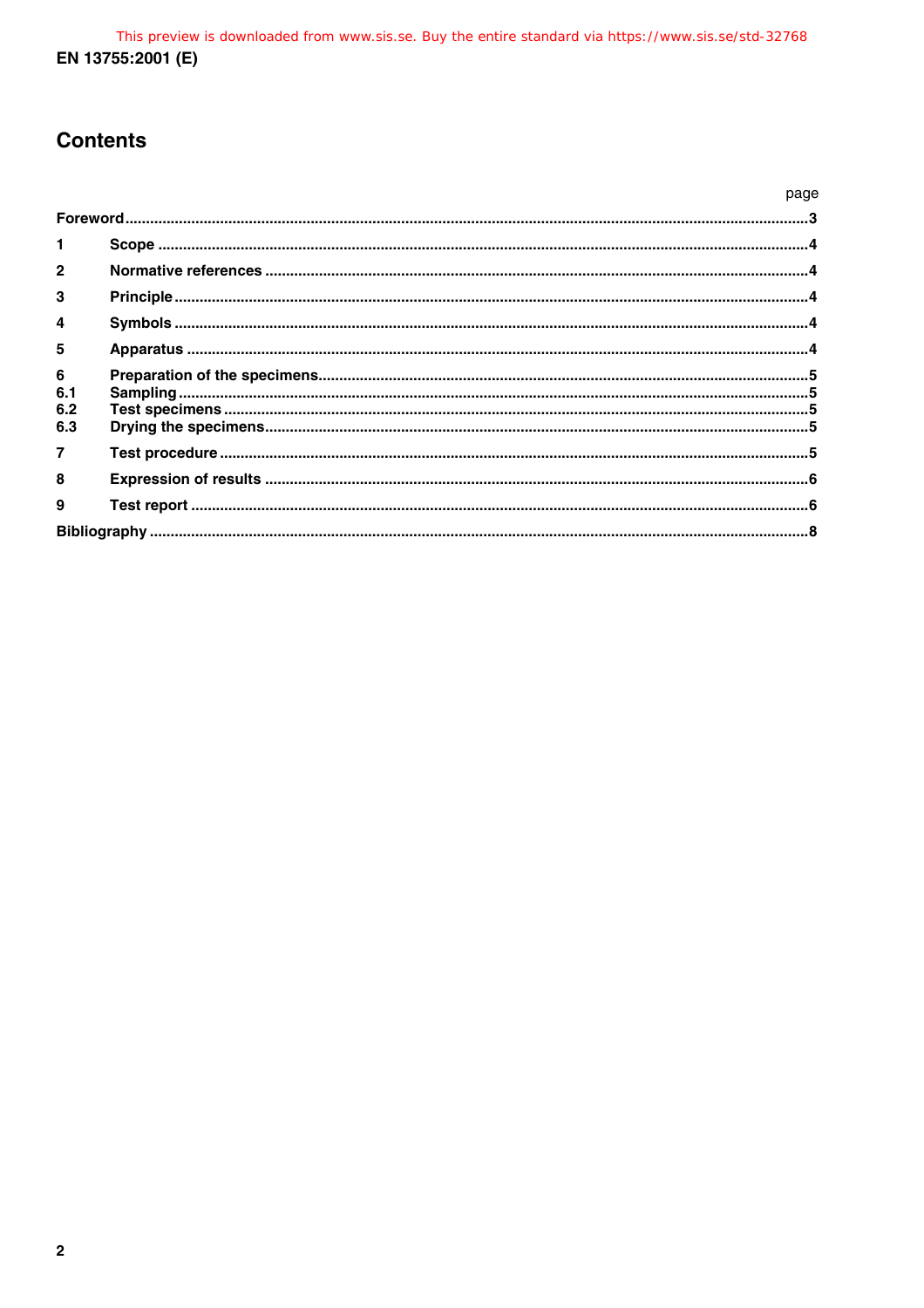## **Foreword**

This European Standard has been prepared by Technical Committee CEN/TC 246 "Natural stones", the Secretariat of which is held by UNI.

This European Standard shall be given the status of a national standard, either by publication of an identical text or by endorsement, at the latest by June 2002, and conflicting national standards shall be withdrawn at the latest by December 2002.

This European Standard is one of the series of standards for tests on natural stone.

Test methods for natural stone consist of the following parts:

EN 1925, Natural stone test methods - Determination of water absorption coefficient by capillarity

EN 1926, Natural stone test methods - Determination of compressive strength

EN 12370, Natural stone test methods - Determination of resistance to salt crystallisation

EN 12372, Natural stone test methods - Determination of flexural strength under concentrated load

EN 12407, Natural stone test methods – Petrographic description

prEN 12371, Natural stone test methods - Determination of frost resistance

prEN 13161, Natural stone test methods - Determination of flexural strength under constant moment

prEN 13364, Natural stone test methods - Determination of the breaking load at a dowel hole

prEN 13373, Natural stone test methods - Determination of geometric characteristics on units

prEN 13919, Natural stone test methods - Determination of resistance to ageing by SO<sub>2</sub> action in the presence of humidity

prEN 14066, Natural stone test methods - Determination of resistance to ageing thermal shock

prEN ....(WI 00246011), Natural stone test methods - Determination of thermal dilatation coefficient

prEN ....(WI 00246012), Natural stone test methods - Determination of sound - speed propagation

prEN 14146, Natural stone test methods - Determination of dynamic elastic modulus (by fundamental resonance frequency)

prEN 14147, Natural stone test methods - Determination of resistance to ageing by salt mist

prEN 14157, Natural stone test methods - Determination of abrasion resistance

prEN 14158, Natural stone test methods - Determination of rupture energy

prEN 14205, Natural stone test methods - Determination of Knoop hardness